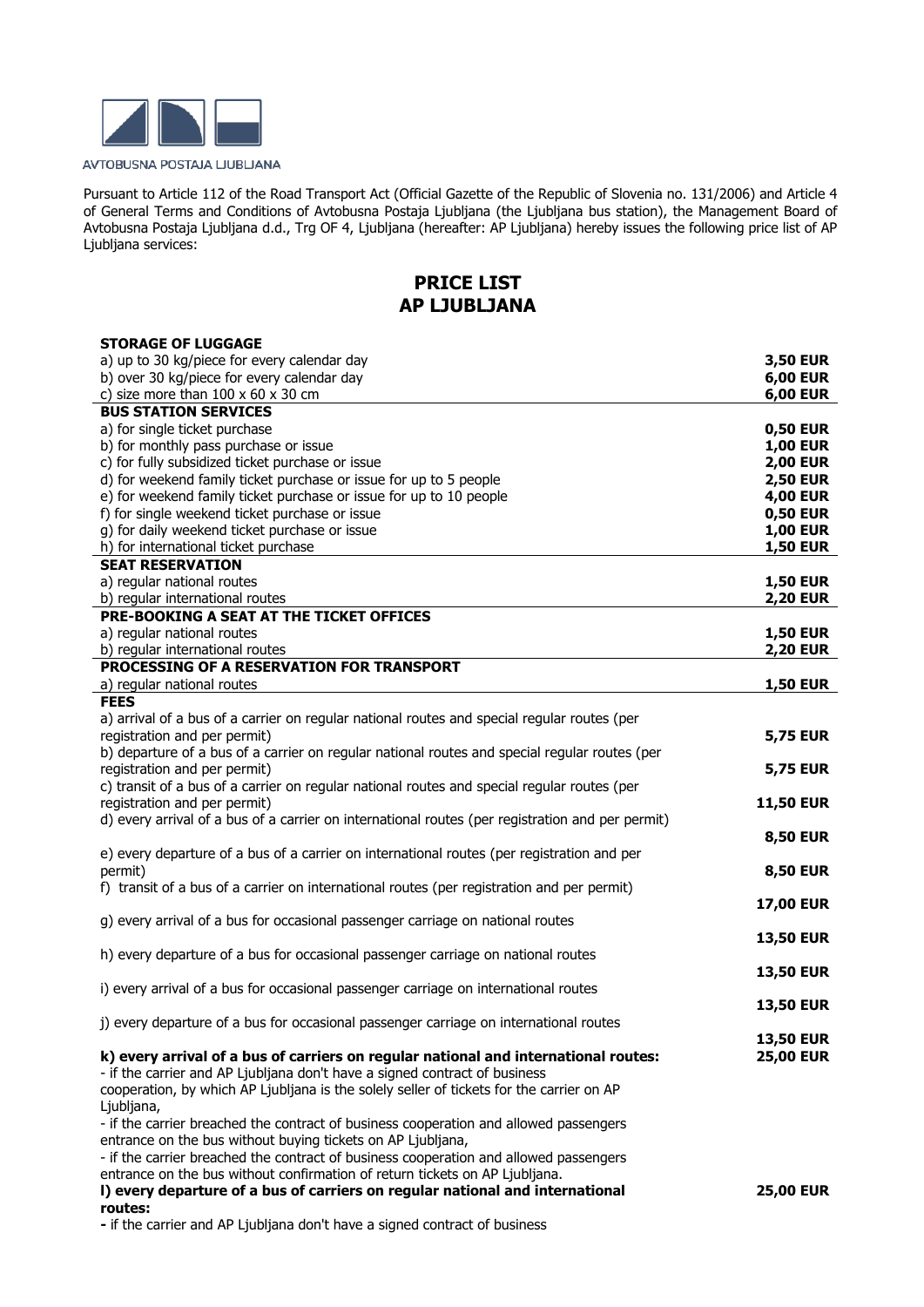| cooperation, by which AP Ljubljana is the solely seller of tickets for the carrier on AP                         |                                    |
|------------------------------------------------------------------------------------------------------------------|------------------------------------|
| Ljubljana                                                                                                        |                                    |
| - if the carrier breached the contract of business cooperation and allowed passengers                            |                                    |
| entrance on the bus without buying tickets on AP Ljubljana                                                       |                                    |
| - if the carrier breached the contract of business cooperation and allowed passengers                            |                                    |
| entrance on the bus without confirmation of return tickets on AP Ljubljana                                       |                                    |
| m) every transit of a bus (arrival and departure) of carriers on regular national<br>and international routes:   | <b>50,00 EUR</b>                   |
| - if the carrier and AP Ljubljana don't have a signed contract of business                                       |                                    |
| cooperation, by which AP Ljubljana is the solely seller of tickets for the carrier on AP                         |                                    |
| Ljubljana                                                                                                        |                                    |
| if the carrier breached the contract of business cooperation and allowed passengers                              |                                    |
| entrance on the bus without buying tickets on AP Ljubljana                                                       |                                    |
| - if the carrier breached the contract of business cooperation and allowed passengers                            |                                    |
| entrance on the bus without confirmation of return tickets on AP Ljubljana                                       |                                    |
| USE OF PARKING SPACE on the grounds of AP Ljubljana                                                              |                                    |
| - for every 10 minutes (without permission)                                                                      | <b>5,75 EUR</b>                    |
| - up to 1 hour (with permission)                                                                                 | <b>9,00 EUR</b>                    |
| - more than 1 hour (with permission)                                                                             | <b>30,00 EUR</b>                   |
|                                                                                                                  |                                    |
| <b>USE OF THE PUBLIC ANNOUNCEMENT SYSTEM - every 10 words started (does not</b>                                  | <b>4,16 EUR</b>                    |
| apply to announcing advertisements)                                                                              |                                    |
| <b>SOILING OF SURFACES with motor fuel or other mechanical fluids</b><br>Priced according to damages             |                                    |
| <b>SOILING OF SURFACES littering the bus station</b>                                                             |                                    |
| by bus crews                                                                                                     | <b>125,00 EUR</b>                  |
| <b>PRINTING OF DIGITAL TICKET per ticket</b>                                                                     | <b>2,00 EUR</b>                    |
| <b>PRICE CERTIFICATES</b>                                                                                        |                                    |
| -private individuals                                                                                             |                                    |
| - upon purchase of ticket                                                                                        | <b>1,60 EUR</b>                    |
| - determination of bus route based on address (per route)                                                        | <b>2,60 EUR</b>                    |
| - for $1$ (one) leg                                                                                              | <b>5,60 EUR</b>                    |
| - for 2 legs (per leg)                                                                                           | <b>4,60 EUR</b>                    |
| - for 3 or more legs (per leg)                                                                                   | <b>4,10 EUR</b>                    |
| -legal entities - by e-mail or mail                                                                              |                                    |
| - determining the possibility of arrival/departure to/from the workplace - timetable<br>- up to 3 legs (per leg) | <b>5,00 EUR</b><br><b>4,00 EUR</b> |
| - for 4 to 7 legs (per leg)                                                                                      | <b>3,50 EUR</b>                    |
| - for 8 to 10 legs (per leg)                                                                                     | <b>3,00 EUR</b>                    |
| - more than 11 legs (per leg)                                                                                    | <b>2,50 EUR</b>                    |
| - control of prices, up to 5 legs (per leg)                                                                      | <b>5,50 EUR</b>                    |
| - control of prices, for 6 to 10 legs (per leg)                                                                  | <b>10,50 EUR</b>                   |
| - control of prices, for 11 to 20 legs (per leg)                                                                 | <b>15,50 EUR</b>                   |
| - control of prices, for 21 to 40 legs (per leg)                                                                 | <b>20,50 EUR</b>                   |
| - control of prices, for 41 to 100 legs (per leg)                                                                | <b>0,80 EUR</b>                    |
| - control of prices, more than 100 legs (per leg)                                                                | <b>0,50 EUR</b>                    |
| - determination of bus route based on address (per route)                                                        | <b>2,50 EUR</b>                    |
| <b>TIMETABLE</b><br>- for one relation                                                                           | <b>1,00 EUR</b>                    |
| - for one day                                                                                                    | <b>0,50 EUR</b>                    |
| - Slovenia<br><b>PHOTOCOPY 1x</b>                                                                                | <b>1,00 EUR</b>                    |
| <b>SLEEVES</b>                                                                                                   | <b>0,90 EUR</b>                    |
| - small                                                                                                          | <b>0,50 EUR</b>                    |
| - big                                                                                                            | <b>0,80 EUR</b>                    |
| - hardcover                                                                                                      | <b>1,50 EUR</b>                    |
| - hardcover with opening                                                                                         | <b>1,80 EUR</b>                    |
| - jo-jo attachment                                                                                               | <b>2,00 EUR</b>                    |
| <b>WC TOKEN</b>                                                                                                  | <b>1,00 EUR</b>                    |
| <b>INFO CENTER</b> phone number 1991                                                                             |                                    |
| - call from Softnet network                                                                                      | <b>1,28 EUR</b>                    |
| - call from other networks are charged by other telephone service providers                                      |                                    |
| <b>GENERAL TERMS OF PAYMENT</b><br>- payment in cash                                                             |                                    |
| - payment with an order form, only with approval of AP Ljubljana                                                 | min 80,00 EUR                      |
|                                                                                                                  |                                    |